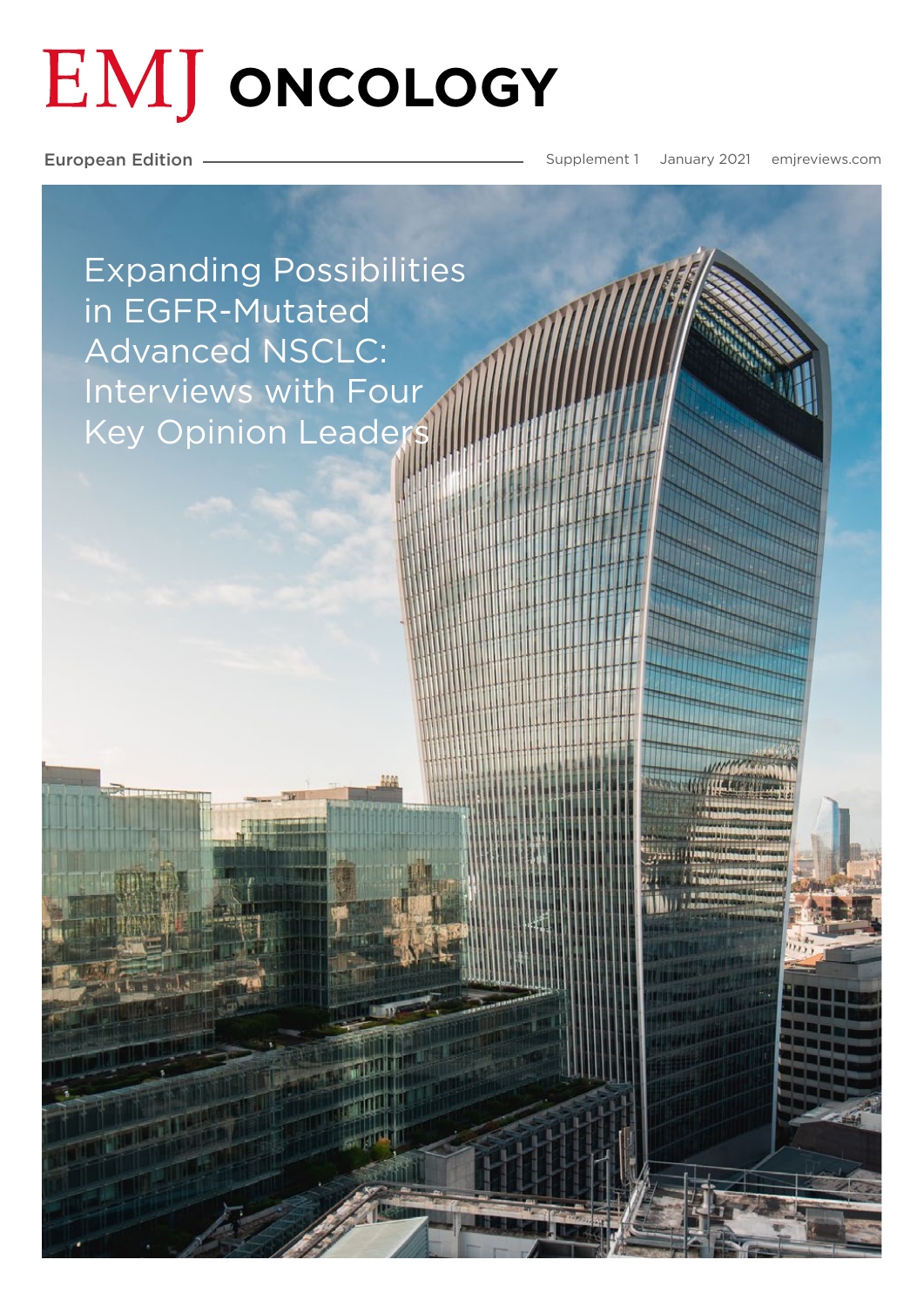## Expanding Possibilities in *EGFR*-Mutated Advanced NSCLC: Interviews with Four Key Opinion Leaders

| Interviewees:     | Maximilian J. Hochmair, <sup>1</sup> Martin Reck, <sup>2</sup> Ignacio Gil-Bazo, <sup>3</sup><br>Marina Garassino <sup>4</sup>                                                                                                                                                                                                                                                                                                                                                                                                                                                                                                                                                                                                                                                                                                                                                                                                                                                                                                                                                                                                                                                                                                                                                                                                                                                                                                                                                                                                                             |
|-------------------|------------------------------------------------------------------------------------------------------------------------------------------------------------------------------------------------------------------------------------------------------------------------------------------------------------------------------------------------------------------------------------------------------------------------------------------------------------------------------------------------------------------------------------------------------------------------------------------------------------------------------------------------------------------------------------------------------------------------------------------------------------------------------------------------------------------------------------------------------------------------------------------------------------------------------------------------------------------------------------------------------------------------------------------------------------------------------------------------------------------------------------------------------------------------------------------------------------------------------------------------------------------------------------------------------------------------------------------------------------------------------------------------------------------------------------------------------------------------------------------------------------------------------------------------------------|
|                   | 1. Department of Respiratory and Critical Care Medicine, Karl Landsteiner Institute of<br>Lung Research and Pulmonary Oncology, Vienna, Austria<br>2. Thoracic Oncology and Clinical Trial Departments, LungenClinic Grosshansdorf,<br>Grosshansdorf, Germany<br>3. Department of Oncology, Clínica Universidad de Navarra, Program of Solid Tumors,<br>Center for Applied Medical Research (CIMA), Navarra Health Research Institute<br>(IDISNA), Madrid, Spain<br>4. Medical Oncology Division, National Cancer Institute of Milan, Milan, Italy                                                                                                                                                                                                                                                                                                                                                                                                                                                                                                                                                                                                                                                                                                                                                                                                                                                                                                                                                                                                         |
| Disclosure:       | Dr Hochmair has received honoraria from AstraZeneca, Boehringer Ingelheim,<br>Bristol Myers Squibb, MSD, Pfizer, Takeda, and Roche; and has had consulting or<br>advisory roles with Boehringer Ingelheim, MSD, Novartis, Takeda, and Roche. Prof<br>Reck has received honoraria and consultant fees from Amgen, AstraZeneca, Bristol<br>Myers Squibb, Boehringer-Ingelheim, Eli Lilly, Merck, MSD, Novartis, Pfizer, Roche,<br>and Samsung. Dr Gil-Bazo has received speaker bureau or consultant fees from<br>AstraZeneca, Bristol Myers Squibb, Guardant Health, and MSD; has received research<br>support from Gobierno de Navarra, Ministerio de Economía y Competitividad<br>(Gobierno de España), and Fundación Merck Salud; and has had consulting or<br>advisory roles for AstraZeneca, Boehringer Ingelheim, Bristol Myers Squibb, Eli<br>Lilly, MSD, Pfizer, Takeda, and Roche. Prof Garassino has received speaker bureau<br>or consultant fees from AstraZeneca, Bristol Myers Squibb, Boehringer Ingelheim,<br>Celgene, Daiichi Sankyo, Eli Lilly, Incyte, Inivata, MSD, Novartis, Otsuka Pharma, Pfizer,<br>Roche, Sanofi Aventis, Seattle Genetics, and Takeda; and has participated in clinical<br>trials for or received research funding from AstraZeneca, Bayer, Blueprint Medicine,<br>Bristol Myers Squibb, Celgene, Clovis, Eli Lilly, Exelixis, GlaxoSmithKline, Incyte,<br>Merck KGaA, Merck Serono, MSD, Novartis, Otsuka Pharma, Pfizer, Roche, Spectrum<br>Pharmaceuticals, Takeda, Tiziana Sciences, and United Therapeutics. |
| Support:          | The publication of this interview feature was supported by Eli Lilly.                                                                                                                                                                                                                                                                                                                                                                                                                                                                                                                                                                                                                                                                                                                                                                                                                                                                                                                                                                                                                                                                                                                                                                                                                                                                                                                                                                                                                                                                                      |
| Acknowledgements: | Medical writing assistance was provided by Bronwyn Boyes, London, UK.                                                                                                                                                                                                                                                                                                                                                                                                                                                                                                                                                                                                                                                                                                                                                                                                                                                                                                                                                                                                                                                                                                                                                                                                                                                                                                                                                                                                                                                                                      |
| Disclaimer:       | The opinions expressed in this article belong solely to the four named interviewees.                                                                                                                                                                                                                                                                                                                                                                                                                                                                                                                                                                                                                                                                                                                                                                                                                                                                                                                                                                                                                                                                                                                                                                                                                                                                                                                                                                                                                                                                       |
| Citation:         | EMJ Oncol. 2021;9[Suppl 1]:2-12.                                                                                                                                                                                                                                                                                                                                                                                                                                                                                                                                                                                                                                                                                                                                                                                                                                                                                                                                                                                                                                                                                                                                                                                                                                                                                                                                                                                                                                                                                                                           |
| Erratum:          | This article was first published online 12th January 2021. Since then a corrigendum<br>was made. The corrigendum can be seen here.                                                                                                                                                                                                                                                                                                                                                                                                                                                                                                                                                                                                                                                                                                                                                                                                                                                                                                                                                                                                                                                                                                                                                                                                                                                                                                                                                                                                                         |



## Interview Summary

Recent studies have identified several driver gene mutations in non-small cell lung cancer (NSCLC).1 Epidermal growth factor receptor (*EGFR*) mutations are the second most common oncogenic driver event in NSCLC.2-4 Furthermore, the two most common *EGFR* mutations are exon 19 deletion and L858R substitution mutation.<sup>5-7</sup> Advances in the understanding of these mutations have led to new approaches to the diagnosis and the development of *EGFR*-targeted therapies, enabling personalised treatment and improved outcomes for patients with advanced NSCLC.<sup>7</sup> In this article, four leading experts discuss the expanding possibilities for patients with *EGFR*-mutated advanced NSCLC. These valuable insights were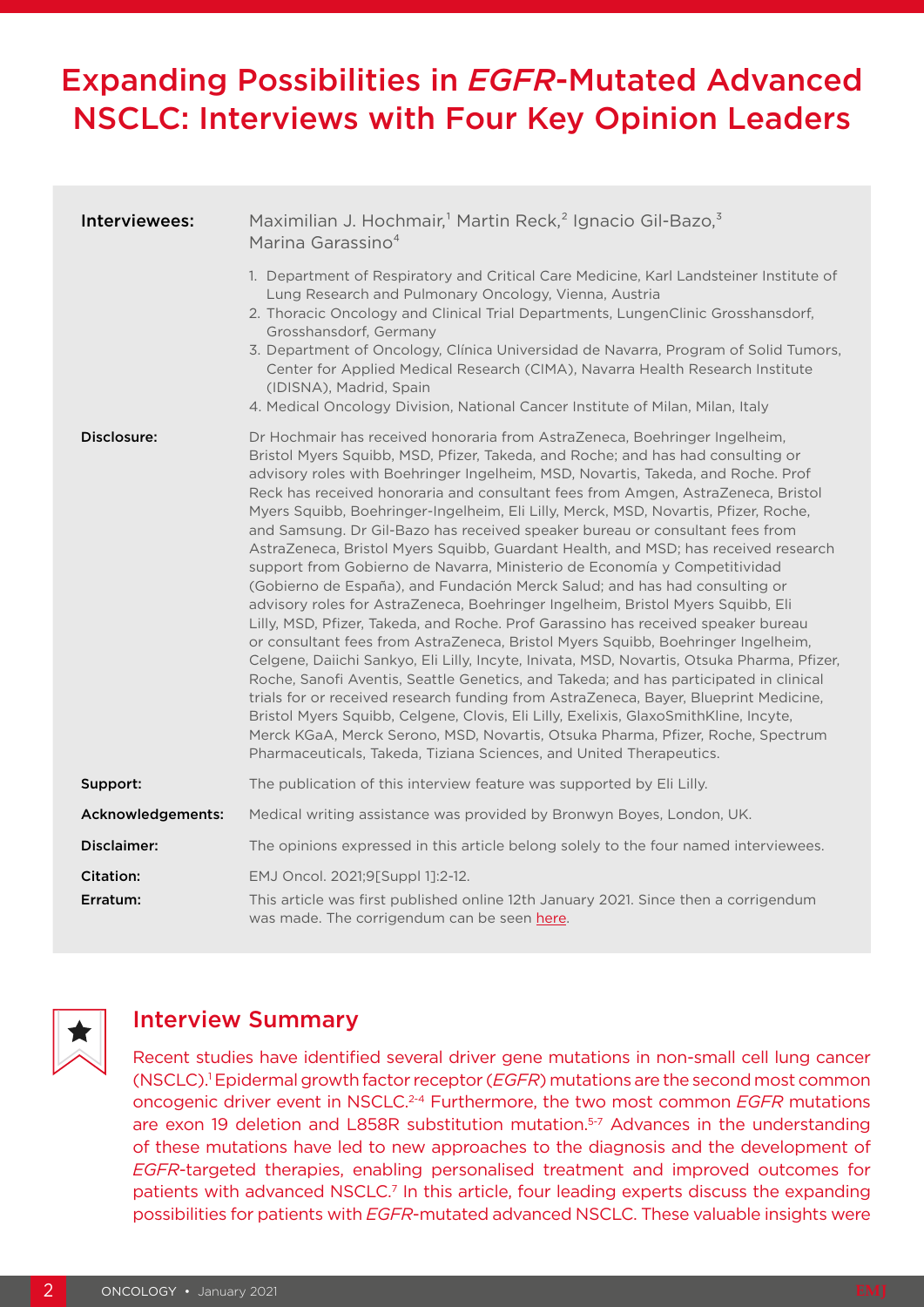obtained from a series of interviews conducted with EMJ. The topics discussed include the epidemiology and emerging treatment paradigm of *EGFR*-mutated advanced NSCLC. Consideration is also given to factors that potentially influence the choice of appropriate treatment for patients, particularly in the first-line setting, in light of recent clinical evidence, including FLAURA overall survival (OS) data<sup>8</sup> and RELAY progression-free survival (PFS) data.⁹

## WHAT ARE THE UNMET NEEDS IN TREATING NSCLC?

## Doctor Maximilian Hochmair

## Background and Epidemiology

Worldwide, there were approximately 2.10 million patients diagnosed with, and 1.77 million deaths caused by, lung cancer in 2018.10 Approximately 85% of these cases were  $NSCLC$ ,<sup> $11$ </sup> and the majority of patients presented with advanced disease at diagnosis.12 Traditionally, NSCLC was classified by histology but the classification paradigm has evolved to incorporate molecular subtypes to guide treatment decision making. One molecular subtype, *EGFR* mutations, was discovered in 2004 to be present in a subset of patients with NSCLC,<sup>13,14</sup> and prevalence has ranged from 50-60% in Asian populations,<sup>5,6,15</sup> 10-15% in European populations,<sup>3,4,16</sup> and 22% in North American populations.<sup>17,18</sup> The aetiology, clinicopathological features, prognosis, and treatment paradigms in patients with *EGFR*mutated NSCLC are distinct when compared with other NSCLC molecular subtypes.<sup>7,13-15,17</sup>

## Current Treatment

Historically, chemotherapy was recommended as the first-line treatment in patients with advanced NSCLC.<sup>19-21</sup> However, chemotherapy has significant toxicity, the therapeutic effect is limited, and the clinical outcomes are modest (median OS time of 8–10 months and a 5-year survival rate of approximately 15%).<sup>22,23</sup> Discovery of mutations within the kinase domain of the *EGFR* gene has enabled a new era of targeted therapy in lung cancer.<sup>14,15,24</sup> EGFR-tyrosine kinase inhibitors (TKI) have shown significant efficacy, are associated with fewer side effects, and have improved quality of life for patients with *EGFR*-mutated NSCLC, particularly those harbouring the exon 19

deletion or L858R.8,9,25-33 Currently, there are five different EGFR-TKI available for first-line use in *EGFR*-mutated NSCLC. The first-generation EGFR-TKI bind competitively and reversibly to the ATP-binding site of the EGFR tyrosine kinase domain and include erlotinib and gefitinib. Second-generation EGFR-TKI include afatinib and dacomitinib, which can covalently and irreversibly inhibit the enzymatic activation of *EGFR* (T790M), wild-type *EGFR*, and activating *EGFR* mutations. The third-generation EGFR-TKI osimertinib selectively and irreversibly blocks *EGFR* (T790M) and activating *EGFR*  mutations, but not wild-type *EGFR*. 34-36 Since 2004, there has been a number of randomised studies clearly showing the benefits of targeted therapy. 6,8,9,25-33

## Unmet Needs Associated with Current Treatment

Dr Hochmair believes that the availability of three generations of EGFR-TKI with different clinical profiles has revolutionised the treatment of *EGFR*-mutated NSCLC. However, despite initial clinical response to EGFR-TKI, virtually all advanced *EGFR*-mutated NSCLC inevitably acquire resistance mechanisms and progress at some point during treatment with gefitinib, erlotinib, dacomitinib, afatinib, and osimertinib. The most common acquired resistance to first- and second-generation EGFR-TKI is via a unique gatekeeper mutation: the exon 20 point-mutation T790M in the ATP-binding site of *EGFR*. 37 The T790M mutation activates wildtype *EGFR* and increases ATP affinity.<sup>37</sup> The incidence of T790M ranges from 49-63%.<sup>38-41</sup> Other mechanisms of secondary resistance include activation of *HER2, MET, PIK3CA, BRAF, NF1, FGFR, AXL*, and the hedgehog signalling pathway.<sup>41</sup> There are currently no further targeted therapy options available following osimertinib failure, and most patients will proceed to chemotherapy.<sup>22,42</sup> Thus, there is an unmet need in *EGFR*-mutated advanced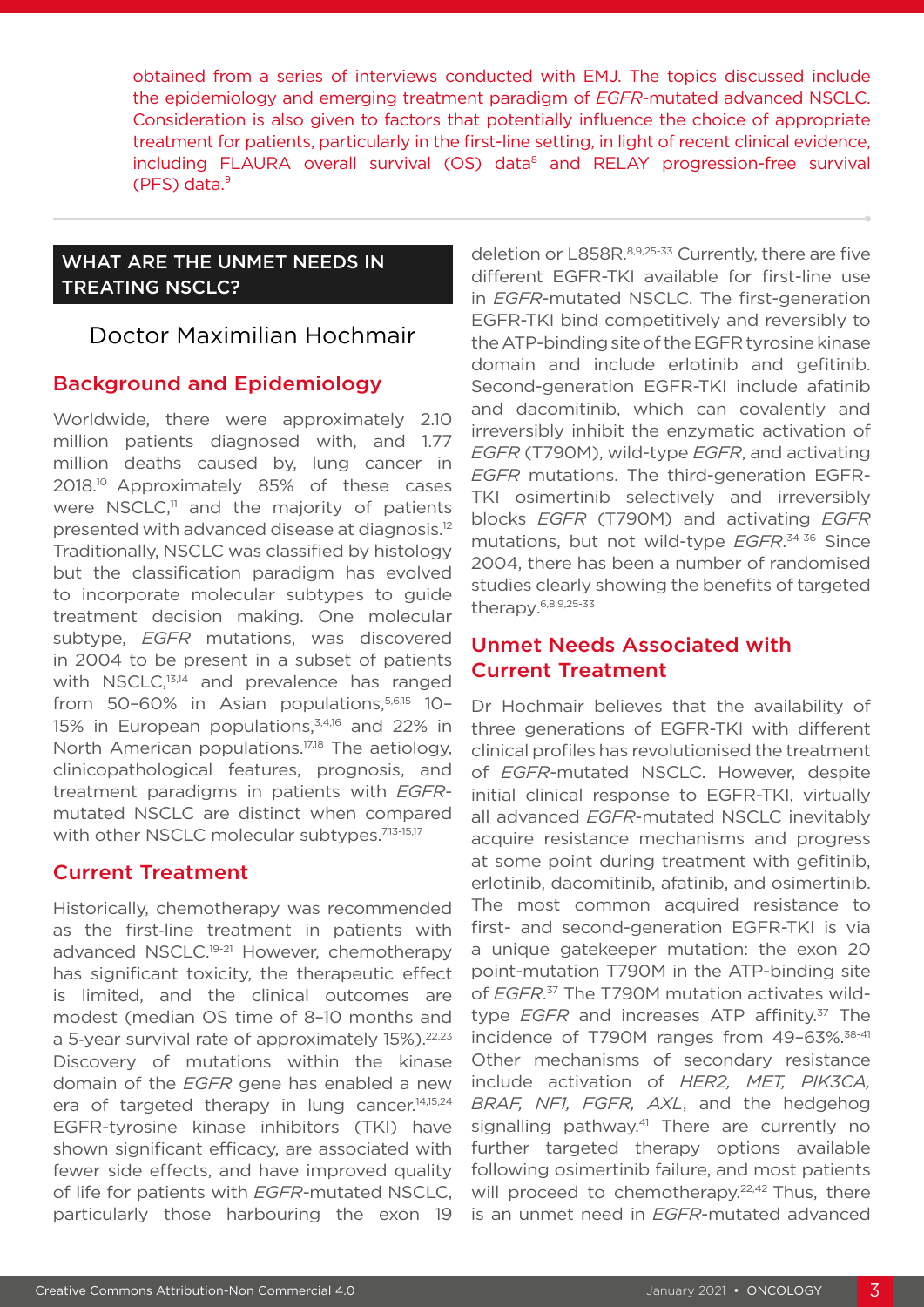NSCLC for new treatment strategies, such as drug combinations, to delay the emergence of acquired resistance and disease progression.9

## Rationale of Dual Blockade Treatment for *EGFR*-Mutated Advanced NSCLC

Angiogenesis and neovascularisation are critical for the growth, progression, and metastasis of NSCLC. Therefore, angiogenic pathways, including vascular endothelial growth factor (VEGF), fibroblast growth factor, and platelet-derived growth factor, are important biologic targets for tumour growth inhibition. Targeted therapies include neutralising antibodies to VEGFA (bevacizumab) and VEGF receptor 2 (VEGFR2) (ramucirumab), as well as receptor TKI that have preferential selectivity for the VEGFR.<sup>43</sup> Preclinical studies have demonstrated that dual blockade of the EGFR and VEGF pathways improved antitumour activity compared with inhibition of the EGFR pathway alone. Several clinical trials have shown promising results with the combination of the anti-VEGFA antibody bevacizumab with an EGFR-TKI; however, conclusions in these trials were limited by small sample sizes, Asianonly populations, and open-label designs.9,42 More recently, the RELAY study demonstrated the benefit of dual blockade treatment with the monoclonal antibody ramucirumab in combination with the EGFR-TKI erlotinib. Ramucirumab is a human IgG1 antibody selective for VEGFR2 that inhibits binding of the VEGFA, VEGFC, and VEGFD ligands to VEGFR2. The RELAY study showed a significantly improved PFS with the combination of ramucirumab plus erlotinib versus erlotinib plus placebo as a front-line treatment for patients with *EGFR*-mutated NSCLC. The median PFS for the ramucirumab combination was higher than observed historically.6,9,25-33 These outcomes led Dr Hochmair to advocate the use of dual blockade with an antiangiogenic and an EGFR-TKI as first-line therapy in appropriate patients with *EGFR*-mutated NSCLC. He concluded: "The availability of three generations of *EGFR*-TKI with different clinical profiles has revolutionised the treatment of *EGFR*-mutated NSCLC. I believe that liquid-biopsy-based identification

(versus cobas® [Roche Holding AG, Basel, Switzerland] *EGFR*-mutation testing) of *EGFR*  T790M mutation-mediated resistance can better inform treatment sequencing decisions in *EGFR*-mutated NSCLC. I would advocate the use of ramucirumab plus erlotinib as first-line therapy in appropriate patients with *EGFR*mutated NSCLC."

## WHAT DID THE RELAY CLINICAL TRIAL SHOW?

## Professor Martin Reck

## RELAY Trial Study Design

RELAY9 was a multicentre, double-blind, randomised clinical trial comparing an anti-VEGFR2 antibody plus a first-generation EGFR-TKI to the standard of care alone. The primary question Prof Reck wanted to answer was whether the combination regimen could improve efficacy in *EGFR*-mutated metastatic NSCLC. The study enrolled 449 patients in 100 centres in 13 countries. Adult patients with Stage IV NSCLC, confirmed *EGFR* exon 19 deletion or L858R mutation, and an Eastern Cooperative Oncology Group (ECOG) performance status of 0 or 1 were eligible for enrolment. Patients were ineligible if they had a known *EGFR* T790M mutation, prior treatment with an EGFR-TKI or chemotherapy, or had brain metastases.

Patients were randomised in a 1:1 ratio to receive either combination therapy with ramucirumab 10 mg/kg every 2 weeks plus erlotinib 150 mg/day, or monotherapy with erlotinib 150 mg/day plus placebo. Patients were stratified by sex, geographical region, *EGFR* mutation type, and *EGFR* testing method.

The primary endpoint was investigatorassessed PFS in the intention-to-treat population. Independent PFS was also performed using a centralised radiological review of CT or MRI scans. Secondary endpoints included OS, overall response rate, duration of response (DoR), safety and toxicity, pharmacokinetics and immunogenicity, and patient-reported outcomes. Exploratory endpoints were PFS2 (defined as the time from randomisation to progression after a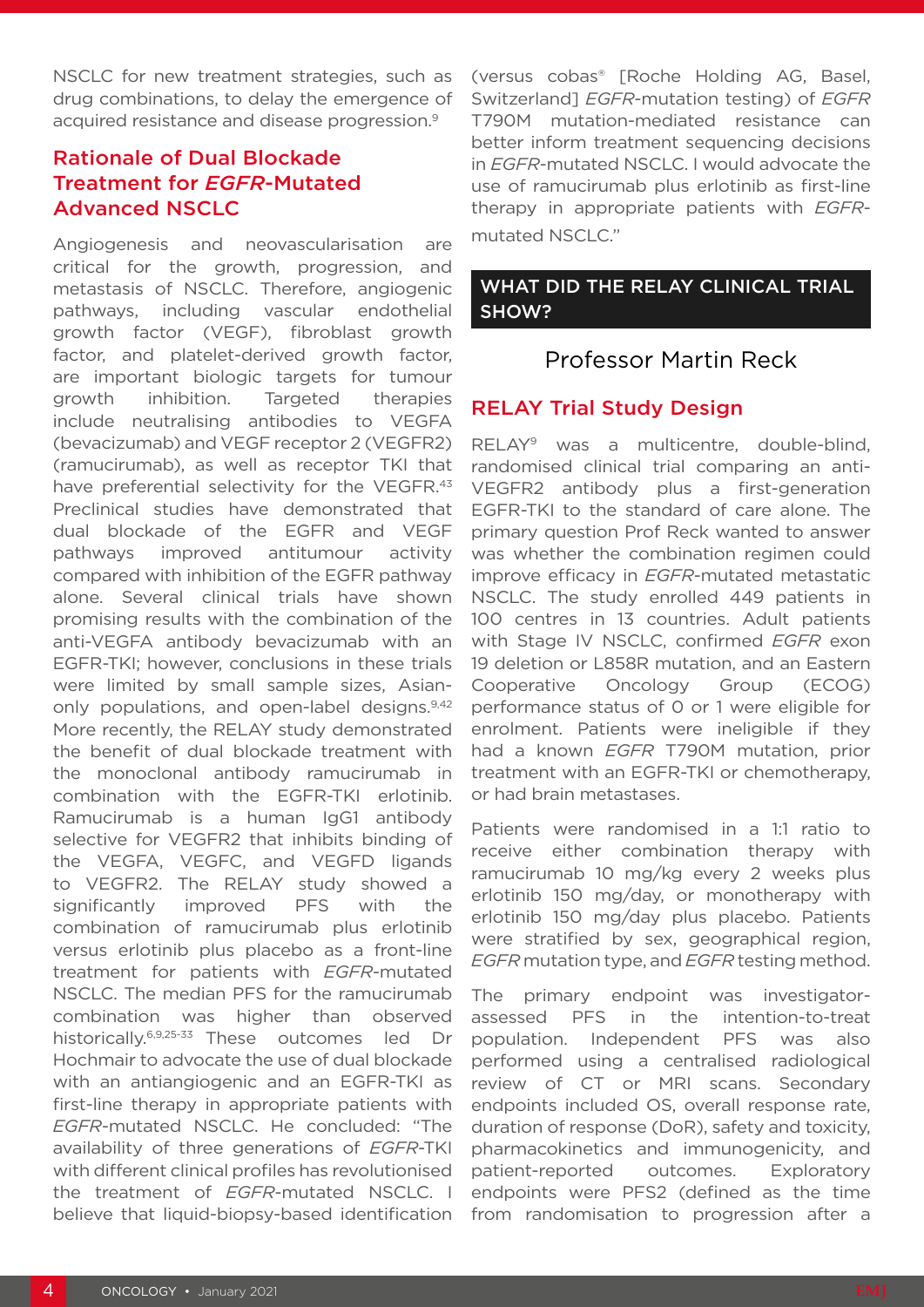subsequent therapy) and the identification of biomarkers.

## RELAY Trial Efficacy

At a median follow-up of 20.7 months, the investigator-assessed median PFS in the ramucirumab arm was 19.4 months (95% confidence interval [CI]: 15.4–21.6), which was significantly longer than the 12.4 months in the placebo arm (95% CI: 11.0–13.5; hazard ratio [HR]: 0.59; 95% CI: 0.461–0.760; p<0.0001) (Figure 1). 9 The 1-year PFS also improved in the combination (ramucirumab plus erlotinib) group (71.9%; 95% CI: 65.1–77.6) compared with the placebo plus erlotinib group (50.7%; 95% CI: 43.7–57.3). The blinded independent radiological review (440 patients had evaluable scans) and analysis in the perprotocol population (437 evaluable patients)

showed PFS results consistent with the primary investigator-assessed PFS analysis.

In addition, DoR and PFS2 were improved with ramucirumab plus erlotinib compared with erlotinib plus placebo (median DoR: 18.0 months [95% CI: 13.9–19.8] versus 11.1 months [95% CI: 9.7–12.3], respectively, PFS2: HR: 0.690; 95% CI: 0.490–0.972).

This PFS benefit appeared not to be driven by an improvement in the overall response rate, which was not significantly different in the combination and monotherapy arms (76% versus 75%). OS data were immature at data cut-off for this analysis; however, at this stage, there was no significant difference between treatment groups. Prof Reck believes that, in the absence of mature OS data, the favourable PFS2 that incorporates the next line of therapy suggest the possibility of OS benefit.



#### Figure 1: RELAY primary endpoint: investigator-assessed progression-free survival.

Data from Nakagawa K et al. Lancet Oncol. 2019;20(12):1655-1669.9

Consistent PFS benefit by independent, blinded central review (HR: 0.671; 95% CI: 0.518–0.869; p=0.0022). CI: confidence interval; ERL: erlotinib; HR: hazard ratio; PBO: placebo; PFS: progression-free survival; RAM: ramucirumab.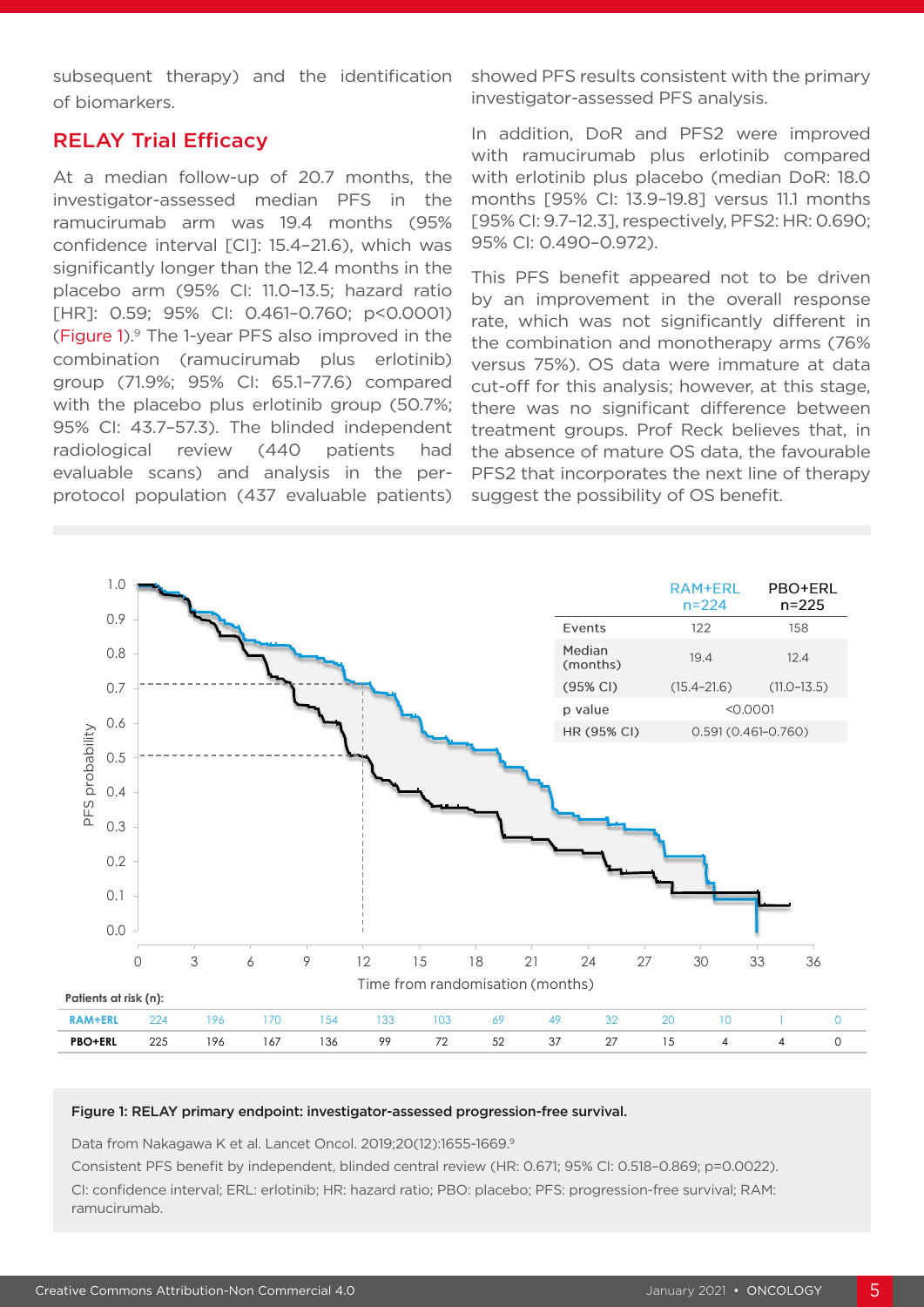At the time the data were presented, 29% (64/224) of patients in the combination arm and 19% (43/225) in the monotherapy arm were still receiving the study treatment.

## RELAY Trial Study Safety

No new adverse events (AE) were identified in this study. The rate of treatment-emergent AE (TEAE) of at least Grade 3 was higher among the combination-treated than monotherapytreated patients, at 72% and 54%, respectively (Table 1). 9 Most of the TEAE could be addressed with treatment discontinuation or dose reduction. Hypertension was the most common TEAE; 24% experienced Grade 3 hypertension in the combination arm compared with 5% in the monotherapy arm, and there were no incidences of Grade 4 or 5 hypertension in either group. A comparable 13% in the combination group and 11% in the monotherapy group discontinued all study drugs because of TEAE (Table 1). The majority of the observed bleeding events that occurred were related to epistaxis and there was no increased rate of severe pulmonary bleeding events in the

combination arm. Two deaths (0.9%) occurred in the combination treatment group: one was considered a related AE (haemothorax) and one was considered a TEAE not related to study treatment (encephalitis influenza). No deaths occurred in the monotherapy group.

To Prof Reck, the most interesting result was that the PFS benefit in the ramucirumab arm was observed regardless of mutation type. This is the first study showing comparable efficacy rates in both mutation types, as commonly patients with L858R mutation have poorer outcomes.

In this study, most subgroups appeared to have a PFS advantage following the addition of ramucirumab to erlotinib. Furthermore, comparable and consistent efficacy was achieved in both East Asian (75% were Asian) and non-East Asian populations. The treatmentemergent, resistance-mediating *EGFR* T790M rates were also similar between groups (p=0.849); ramucirumab plus erlotinib (43%; 95% CI: 30–58%) and erlotinib plus placebo (47%; 95% CI: 36–58%).

|                                                       | Ramucirumab + erlotinib<br>$(n=221)$ | Placebo + erlotinib<br>$(n=225)$ |
|-------------------------------------------------------|--------------------------------------|----------------------------------|
| Any TEAE                                              | 221 (100.0)                          | 225 (100.0)                      |
| Grade $\geq 3$                                        | 159 (71.9)                           | 121(53.8)                        |
| Serious TEAE                                          | 65 (29.4)                            | 47 (20.9)                        |
| Discontinued all study treatment due to TEAE*         | 28(12.7)                             | 24(10.7)                         |
| Discontinued all study treatment due to Grade ≥3 TEAE | 15(6.8)                              | 13(5.8)                          |
| Discontinued due to SAE                               | 10(4.5)                              | 9(4.0)                           |
| TEAE leading to dose adjustment, any drug             | 187 (84.6)                           | 160 (71.1)                       |
| Deaths on study treatment due to AE <sup>+</sup>      | 2(0.9)                               | 0(0.0)                           |

#### Table 1: RELAY safety overview.

Data from Nakagawa K et al. Lancet Oncol. 2019:20(12):1655-1669.<sup>9</sup>

\*The most frequent reasons for discontinuation because of an AE were increased alanine aminotransferase (n=3, ramucirumab arm; n=4, placebo arm), paronychia (n=3, ramucirumab; n=0, placebo), and abnormal hepatic function (n=0, ramucirumab; n=3, placebo).

†Of the two deaths in the ramucirumab plus erlotinib group, one was considered a related AE (haemothorax) and one was considered a TEAE not related to study treatment (encephalitis influenza).

Data shown as: n (%).

AE: adverse event; SAE: serious adverse event; TEAE: treatment-emergent adverse event.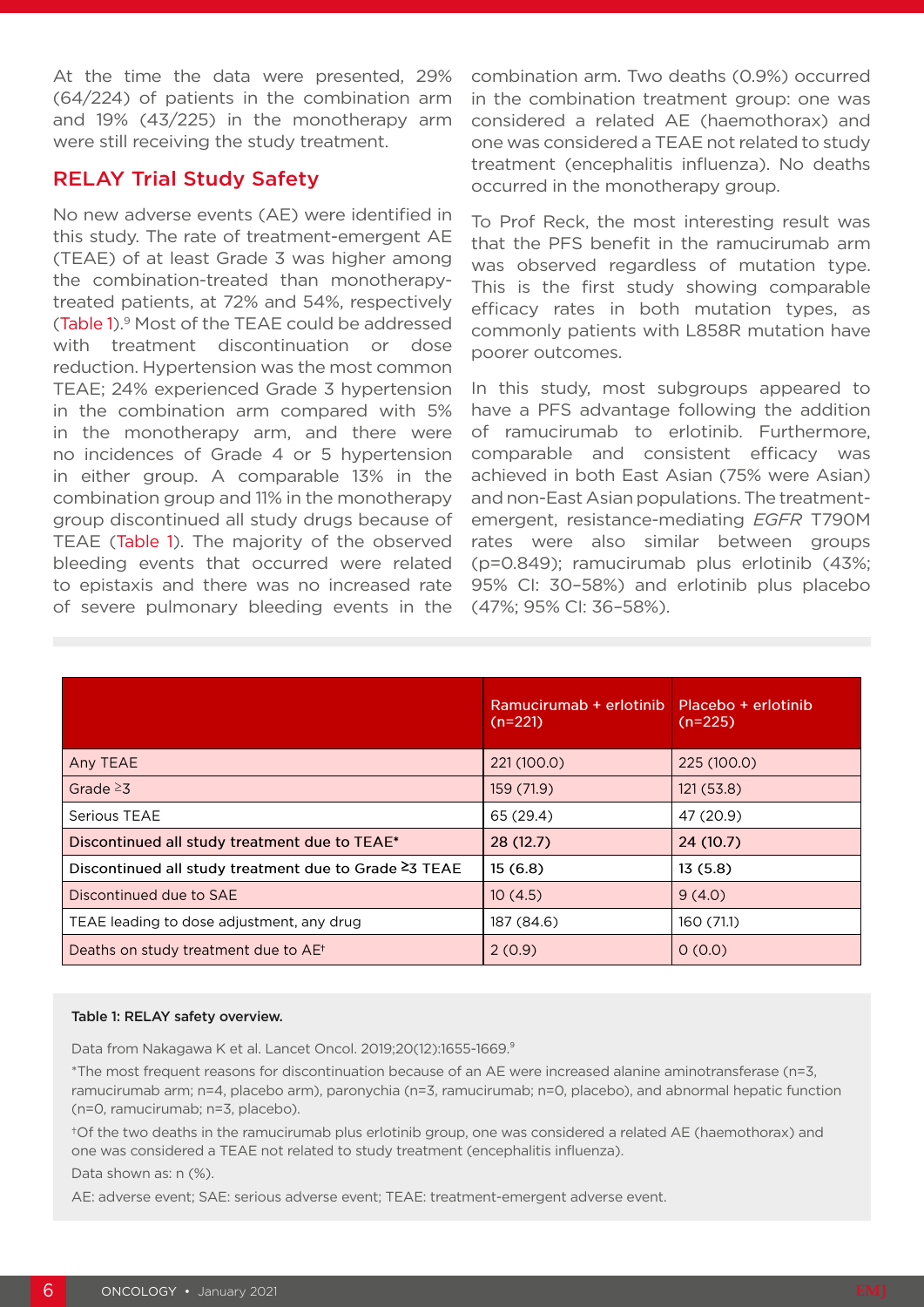Therefore, both groups could qualify for postprogression sequential osimertinib therapy. In summary, Prof Reck considers that the RELAY trial provided prospective confirmation that dual blockade with an antiangiogenic agent and an EGFR inhibitor is a viable and valuable firstline treatment strategy for patients with *EGFR*mutated metastatic NSCLC. He summarised: "The RELAY regimen of ramucirumab plus erlotinib is, therefore, a viable new treatment option for the initial treatment of patients with *EGFR*-mutated advanced NSCLC."

### ARE ALL *EGFR*-MUTATIONS SIMILAR?

## Doctor Ignacio Gil-Bazo

## Common *EGFR* Mutations

NSCLC is associated with a poor prognosis:<sup>44</sup> the 5-year survival for patients with *EGFR*-

mutated NSCLC is 14.6%.45 The identification of specific actionable mutations and development of molecular profiling in advanced NSCLC has enabled more personalised therapeutic strategies and resulted in improved outcomes.<sup>18</sup> EGFR, a member of the ErbB receptor TK family, plays an important role in the development and progression of NSCLC.46 *EGFR* activates JAK, PI3K, reactive oxygen species, and Ras pathways and overexpression can cause cell proliferation, angiogenesis, tumour invasion, metastasis, and inhibition of cell apoptosis.47-49 The most common *EGFR* mutations are exon 19 deletion (45% of patients) and L858R mutations (40%).<sup>7</sup> The 'uncommon' *EGFR* mutations account for 10–18% of all *EGFR* mutations and primarily consist of a heterogeneous group of genetic alterations (exon 18 G719, exon 21 L861, and exon 20 S768I mutations). 50-52



#### Figure 2: Progression-free survival with tyrosine kinase inhibitor therapy in patients with *EGFR* exon 19 deletions versus L858R mutations.

Based on the data from seven studies, patients with advanced non-small cell lung cancer with exon 19 deletion benefited from longer progression-free survival than those with an L858R mutation (HR [exon 19/21] :  0.75; 95% CI: 0.65–0.85; p<0.001).

CI: confidence interval; EGFR: epidermal growth factor receptor; HR: hazard ratio.

*Data from Zhang et al.62*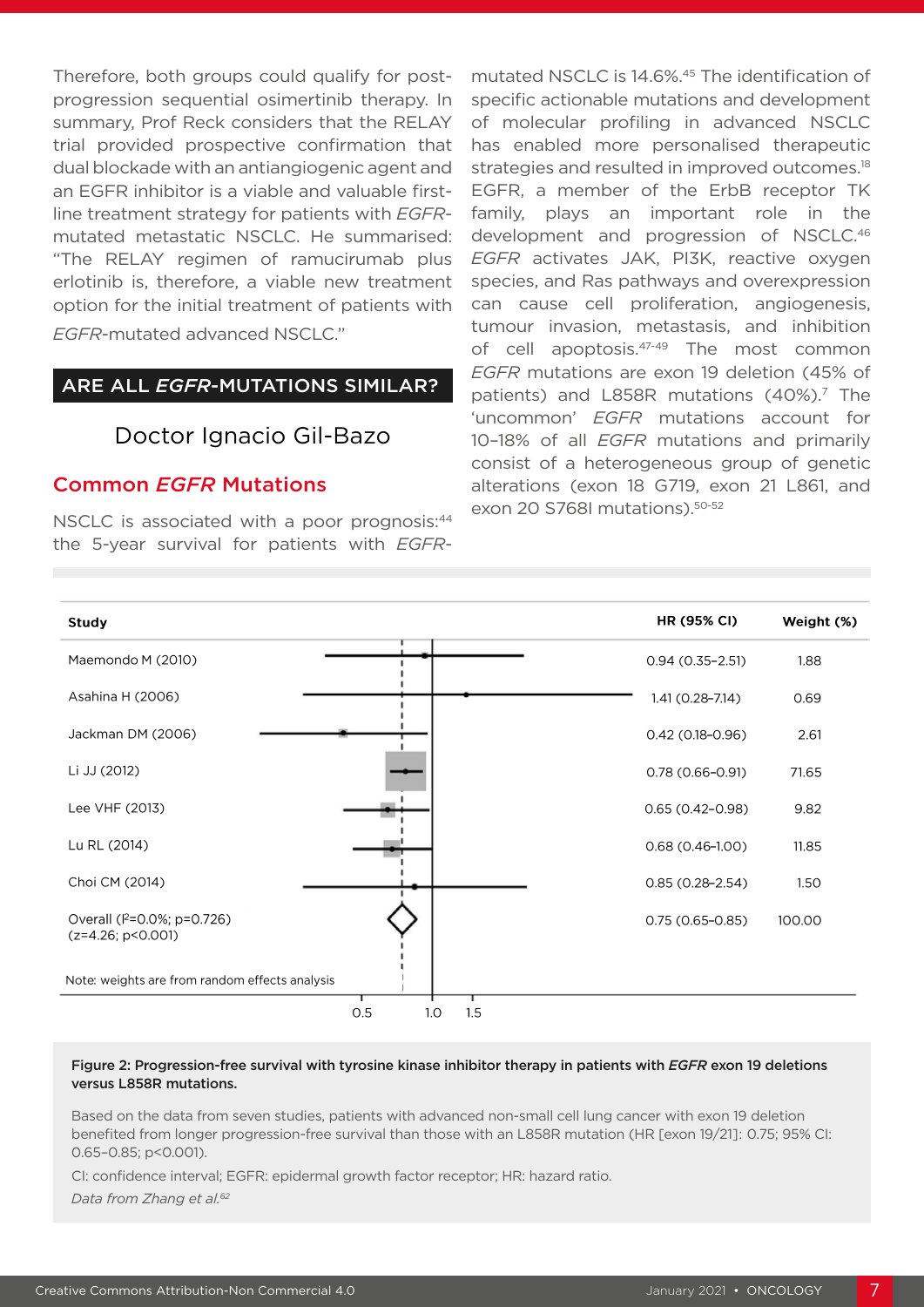More clinicians are requesting *EGFR* mutation tests for their patients with NSCLC during initial diagnosis because of improved detection techniques, availability of clinical guidelines and working group recommendations, and the increased number of testing facilities.53-58

## Exons 19 and 21

Several studies have demonstrated that EGFR is uniquely expressed in tumour tissues, particularly NSCLC.13,14 Increasing use of TKI in patients with *EGFR-*mutated NSCLC has provided accumulating evidence that exon 19 deletions and L858R mutations are associated with differing clinicopathological characteristics and predictive and prognostic values and outcomes.<sup>7,59-61</sup> Exon 21 mutations are more common in females, never-smokers, adenocarcinomas, and low-grade tumours.7 A pooled meta-analysis of patients with advanced NSCLC found that patients with exon 19 deletion had significantly reduced risk of disease progression than those with L858R mutation, after front-line TKI. Additionally, patients with exon 19 deletion had a longer median PFS than those with L858R mutation (HR [exon 19/21]: 0.75; 95% CI: 0.65–0.85; p<0.001) (Figure 2).<sup>62</sup> Similar findings were demonstrated in the recent FLAURA trial, a double-blind, Phase III trial in 556 patients with previously untreated, *EGFR*-mutated (exon 19 deletion or L858R mutation) advanced NSCLC, which compared osimertinib (a thirdgeneration EGFR-TKI) to gefitinib or erlotinib (a first-generation EGFR-TKI). The primary endpoint was investigator-assessed PFS. At baseline, 63% of patients had an exon 19 deletion. The investigator-assessed PFS were 21.4 months (95% CI: 16.5–24.3) and 14.4 months (95% CI: 11.1–18.9) for exon 19 deletion and L858R mutation, respectivelv.<sup>32</sup> Dr Gil-Bazo believes that this difference in PFS may be because of differing tumour biology (exon 21 tumours are less angiogenic), more efficient inhibition by EGFR-TKI, and less resistance and hypersensitivity to reversible EGFR-TKI.<sup>7,62</sup>

## Benefit with Ramucirumab Regardless of Mutation Type

In the RELAY trial, 54% of enrolled patients had an exon 19 deletion and 45% had an L858R mutation. Most notably, ramucirumab plus

erlotinib provided PFS benefit across most of the subgroups, with patients with exon 19 deletions and L858R mutations deriving similar benefits (19.6 months versus 19.4 months; HR: 0.651 and 0.618, respectively).<sup>9</sup> Dr Gil Bazo evaluated the findings: "The PFS benefit with ramucirumab versus placebo was similar regardless of mutation type: exon 19 deletion (19.6 versus 12.5 months) and L858R mutations (19.4 versus 11.2 months)."

Dr Gil-Bazo explained he felt that the combined blockage of the VEGFR and EGFR pathways with ramucirumab plus erlotinib may delay the emergence of resistance to EGFR-directed therapy. The clinical implications of this trial demonstrate that combination therapy with an antiangiogenic agent and an EGFR inhibitor should be considered in the first-line setting in patients with *EGFR*-mutated advanced NSCLC.9 "The clinical implication of the RELAY study is that ramucirumab should be considered in the first-line setting in patients with *EGFR*-mutated advanced NSCLC," he concluded.

## WHAT IS THE BEST SEQUENCE OF TREATMENT FOR *EGFR*-MUTATED ADVANCED NSCLC?

## Professor Marina Garassino

## Personalised Treatment Plans

Historically, standard care prescribed to patients with cancer was without any tailored selection, with the exception of the primary site and histology of the tumour; patients with NSCLC were exclusively treated with chemotherapy without selection for histology or any other biomarker, such as *EGFR* mutation.21,22 The era of precision medicine has revolutionised cancer care by enabling selection of individual treatment based on specific biomarkers to reduce toxicity risk and improve treatment benefits. The therapeutic armamentarium for NSCLC has expanded significantly with the emergence of multiple targeted therapies. NSCLC was once a 'limitedsurvival disease', but now many patients are living longer because of personalised, targeted therapies.<sup>63</sup>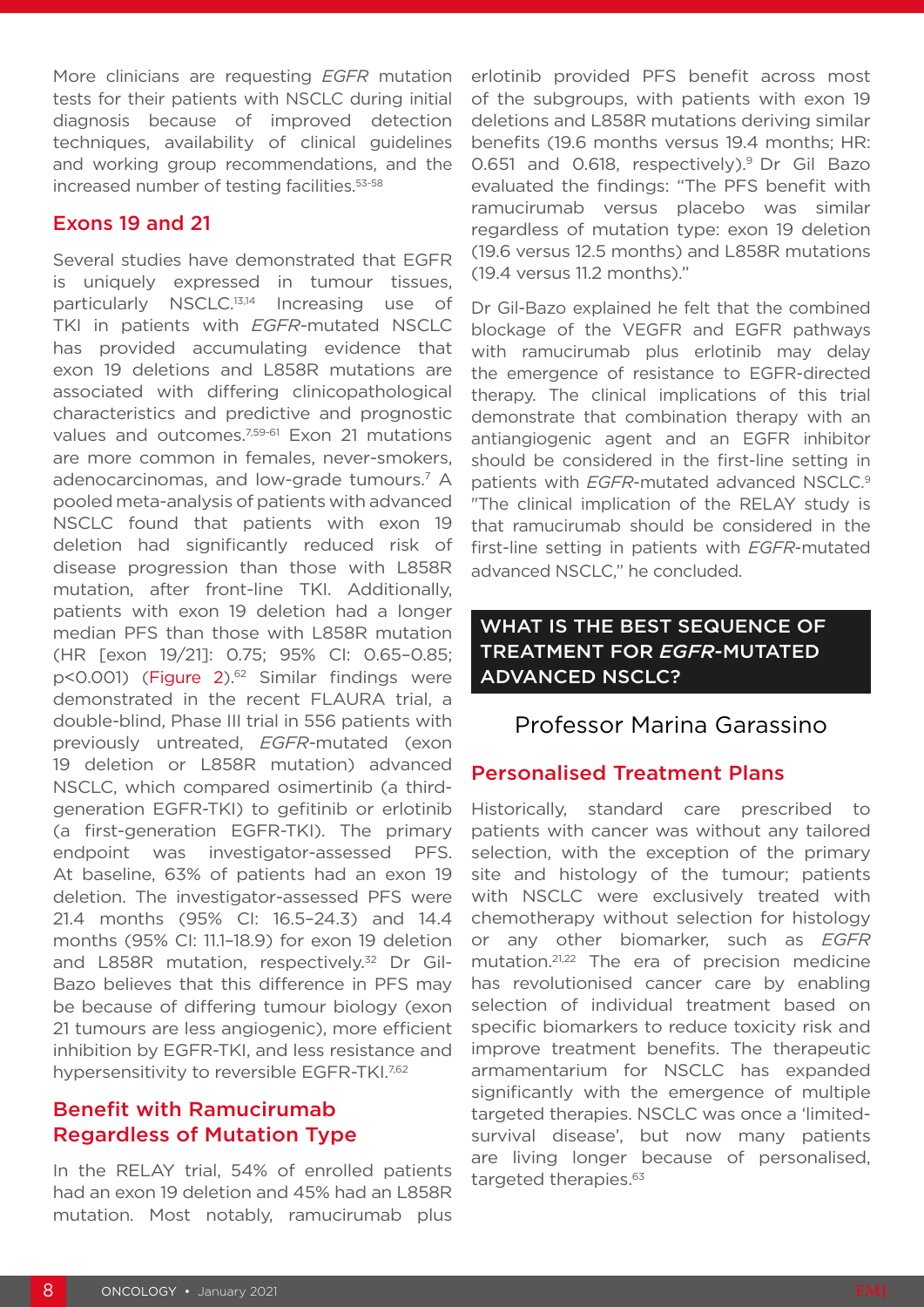To match a patient's cancer to the best treatment, clinicians need to understand the molecular profile. The use of EGFR-TKI is, therefore, based on the detection of *EGFR* mutations, detected via solid tissue or liquid biopsies.64 Clinical standards and testing are rapidly evolving, but based on available evidence, all patients with advanced NSCLC should be tested for *EGFR* mutations<sup>53</sup>

Clinicians now need to consider several EGFR-TKI and combination strategies for the treatment of *EGFR*-mutated NSCLC. Randomised trials have demonstrated that second- and third-generation TKI confer significantly improved PFS versus firstgeneration TKI.28-32 Unfortunately, in the absence of direct head-to-head studies, it remains unclear which is the best treatment strategy for front-line use and for sequencing of agents to maximise survival benefit. Furthermore, despite initial clinical response to EGFR-TKI, acquired resistance and disease progression is inevitable at some point during treatment with EGFR-TKI.

Dual blocking of EGFR and VEGF pathways, with angiogenesis inhibition by neutralising antibodies such as ramucirumab with an EGFR-TKI, may be beneficial for improving treatment outcomes.<sup>9,43</sup>

Clinicians also have an important role in improving the patient experience with patientcentred communication and shared decision making, taking the time to inform, actively listen, understand needs and preferences, and assess a patient's understanding of treatment options. The following factors should be considered for personalised treatment: age, comorbidities, concurrent medications, patient preference for oral medications, contraindications, presence of exon 19 deletion mutation, or presence of resistance mutation T790M.

These outcomes led Prof Garassino to advocate for an alternative standard of care with ramucirumab plus erlotinib as first-line therapy in appropriate patients with *EGFR*mutated NSCLC (Figure 3).<sup>65</sup> This would potentially enable a longer survival benefit by delaying subsequent osimertinib and chemotherapy treatment.45



#### Figure 3: Potential sequencing options for patients with *EGFR*-mutated advanced non-small cell lung cancer.

mPFS: median progression-free survival; Pt-Chemo: platinum chemotherapy; SOC: standard of care; TKI: tyrosine kinase inhibitor.

*Adapted from Pérol.65*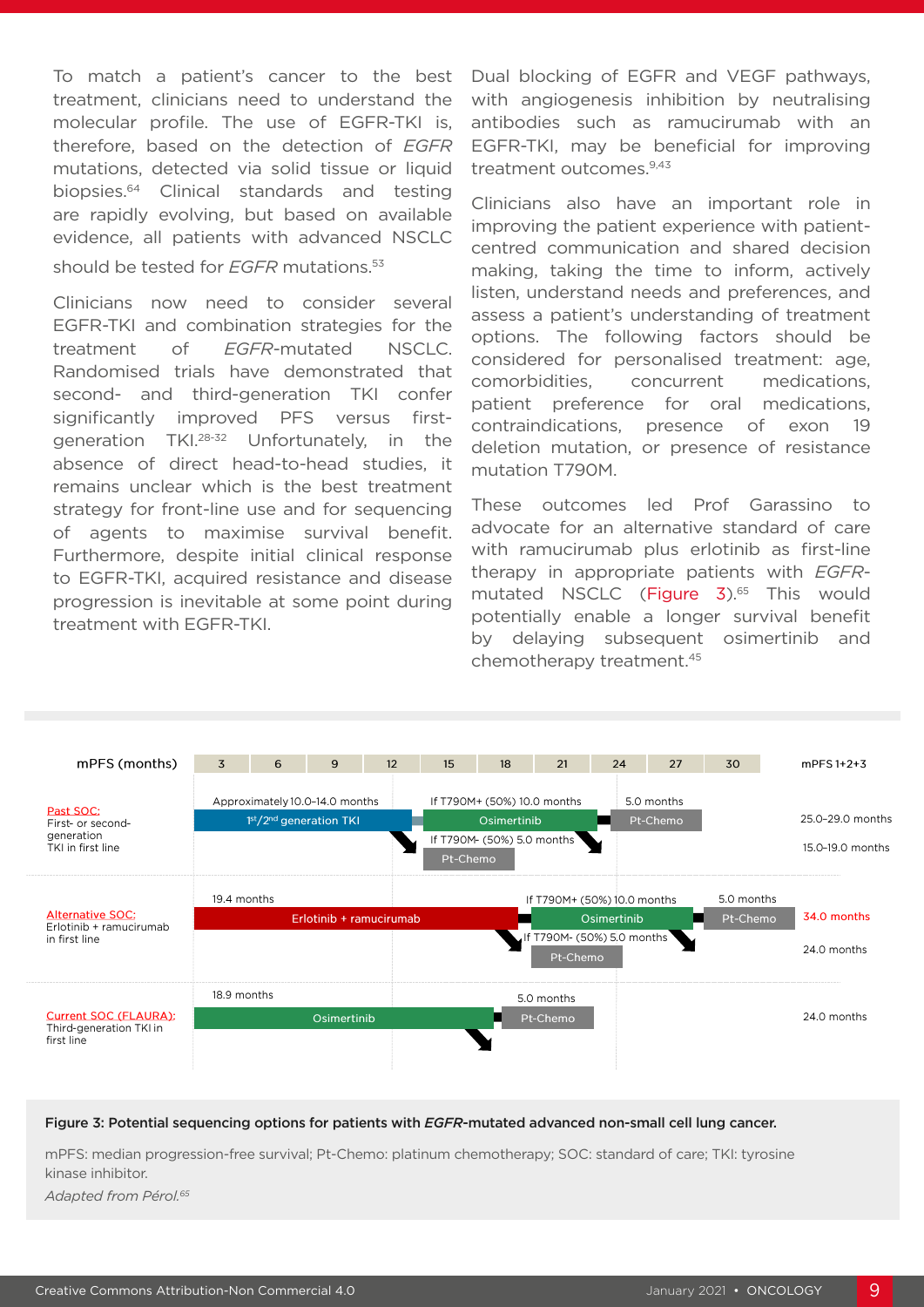This novel therapeutic approach, along with shared decision making, has expanded possibilities for patients with *EGFR*-mutated advanced NSCLC. "These outcomes lead me to advocate for an alternative standard of care with ramucirumab plus erlotinib as first-line therapy in appropriate patients with *EGFR*-mutated NSCLC. This would potentially enable a longer survival benefit, by delaying subsequent osimertinib," Prof Garassino explained.

## **CONCLUSION**

Patients with advanced *EGFR-*mutated NSCLC have an unmet need for additional first-line treatment options that provide clinically meaningful benefits, including delaying

disease progression and the emergence of acquired resistance. Increasing the selection of first-line treatment options for patients with *EGFR*-mutated advanced NSCLC provides clinicians with greater strategic choices. These include how to use the available drugs to limit toxicity, provide the best chance of longterm PFS, potentially prolong time on targeted therapy, and delay time to chemotherapy. Furthermore, recent data suggest therapeutic additivity, if not synergy, for the concurrent use of monoclonal antibodies targeting angiogenesis with EGFR-TKI. PFS now exceeds 19 months with front-line combination ramucirumab and erlotinib therapy, and with appropriate sequencing, this approach could potentially prolong time on targeted therapy and delay chemotherapy, resulting in improved patient outcomes.

#### References

- 1. Osmani et al. Current WHO guidelines and the critical role of immunohistochemical markers in the subclassification of non-small cell lung carcinoma (NSCLC): moving from targeted therapy to immunotherapy. Semin Cancer Biol. 2018;52(Pt 1):103-9.
- 2. Harrison PT et al. Rare epidermal growth factor receptor (*EGFR*) mutations in non-small cell lung cancer. Semin Cancer Biol. 2019;61:167-79.
- 3. Sholl LM et al. Multi-institutional oncogenic driver mutation analysis in lung adenocarcinoma: The Lung Cancer Mutation Consortium Experience. J Thorac Oncol. 2015;10(5):768-77.
- 4. Barlesi F et al. Routine molecular profiling of patients with advanced non-small-cell lung cancer: results of a 1-year nationwide programme of the French Cooperative Thoracic Intergroup (IFCT). Lancet. 2016;387(10026):1415-26.
- 5. Shi Y et al. Molecular epidemiology of *EGFR* mutations in Asian patients with advanced non-small-cell lung cancer of adenocarcinoma histology – mainland China subset analysis of the PIONEER study. PLoS One. 2015;10(11):e0143515.
- 6. Fukuoka M et al. Biomarker analyses and final overall survival results from a Phase III, randomized, open-label, first-line study of gefitinib versus carboplatin/paclitaxel in clinically selected patients with advanced nonsmall-cell lung cancer in Asia (IPASS). J Clin Oncol. 2011;29(21):2866-74.
- 7. Jin Y et al. Differences among lesions with exon 19, exon 21 *EGFR* mutations and wild types in surgically resected non-small cell lung cancer. Sci Rep. 2016;6:31636.
- 8. Ramalingam SS et al.; FLAURA Investigators. Overall survival with osimertinib in untreated, *EGFR*mutated advanced NSCLC. N Engl J Med. 2020;382(1):41-50.
- 9. Nakagawa K et al.; RELAY Study Investigators. Ramucirumab plus erlotinib in patients with untreated, *EGFR*-mutated, advanced nonsmall-cell lung cancer (RELAY): a randomised, double-blind, placebocontrolled, Phase 3 trial. Lancet Oncol. 2019;20(12):1655-69.
- 10. Bray F et al. Global cancer statistics 2018: GLOBOCAN estimates of incidence and mortality worldwide for 36 cancers in 185 countries. CA Cancer J Clin. 2018;68(6):394-424.
- 11. Hamilton G et al. Small cell lung cancer: circulating tumor cells of extended stage patients express a mesenchymal-epithelial transition phenotype. Cell Adh Migr. 2016;10(4):360-7.
- 12. Crinò L et al.; ESMO Guidelines Working Group. Early stage and locally advanced (non-metastatic) non-small-cell lung cancer: ESMO Clinical Practice Guidelines for diagnosis, treatment and follow-up. Ann Oncol. 2010;21(Suppl 5):v103-15.
- 13. Paez J et al. *EGFR* mutations in lung cancer: correlation with clinical response to gefitinib therapy. Science. 2004;304(5676):1497-500.
- 14. Lynch TJ et al. Activating mutations in the epidermal growth factor receptor underlying responsiveness of nonsmall-cell lung cancer to gefitinib. N Engl J Med. 2004;350(21):2129-39.
- 15. Liu L et al. Comprehensive genomic profiling of lung cancer using a validated panel to explore therapeutic targets in East Asian patients. Cancer Sci. 2017;108(12):2487-94.
- 16. Zhang YL et al. The prevalence of *EGFR* mutation in patients with non-small cell lung cancer: a systematic review and meta-analysis. Oncotarget. 2016;7(48):78985-93.
- 17. Steuer CE et al. Role of race in oncogenic driver prevalence and outcomes in lung adenocarcinoma: results from the Lung Cancer Mutation Consortium. Cancer. 2016;122(5):766-72.
- 18. Midha A et al. *EGFR* mutation incidence in non-small-cell lung cancer of adenocarcinoma histology: a systematic review and global map by ethnicity (mutMapII). Am J Cancer Res. 2015;5(9):2892-911.
- 19. Hirsch FR et al. Combination of *EGFR* gene copy number and protein expression predicts outcome for advanced non-small-cell lung cancer patients treated with gefitinib. Ann Oncol. 2007;18(4):752-60.
- 20. Hirsch FR, Bunn PA Jr. *EGFR* testing in lung cancer is ready for prime time. Lancet Oncol. 2009;10(5):432-3.
- 21. Mitsudomi T et al. Mutations of the epidermal growth factor receptor gene predict prolonged survival after gefitinib treatment in patients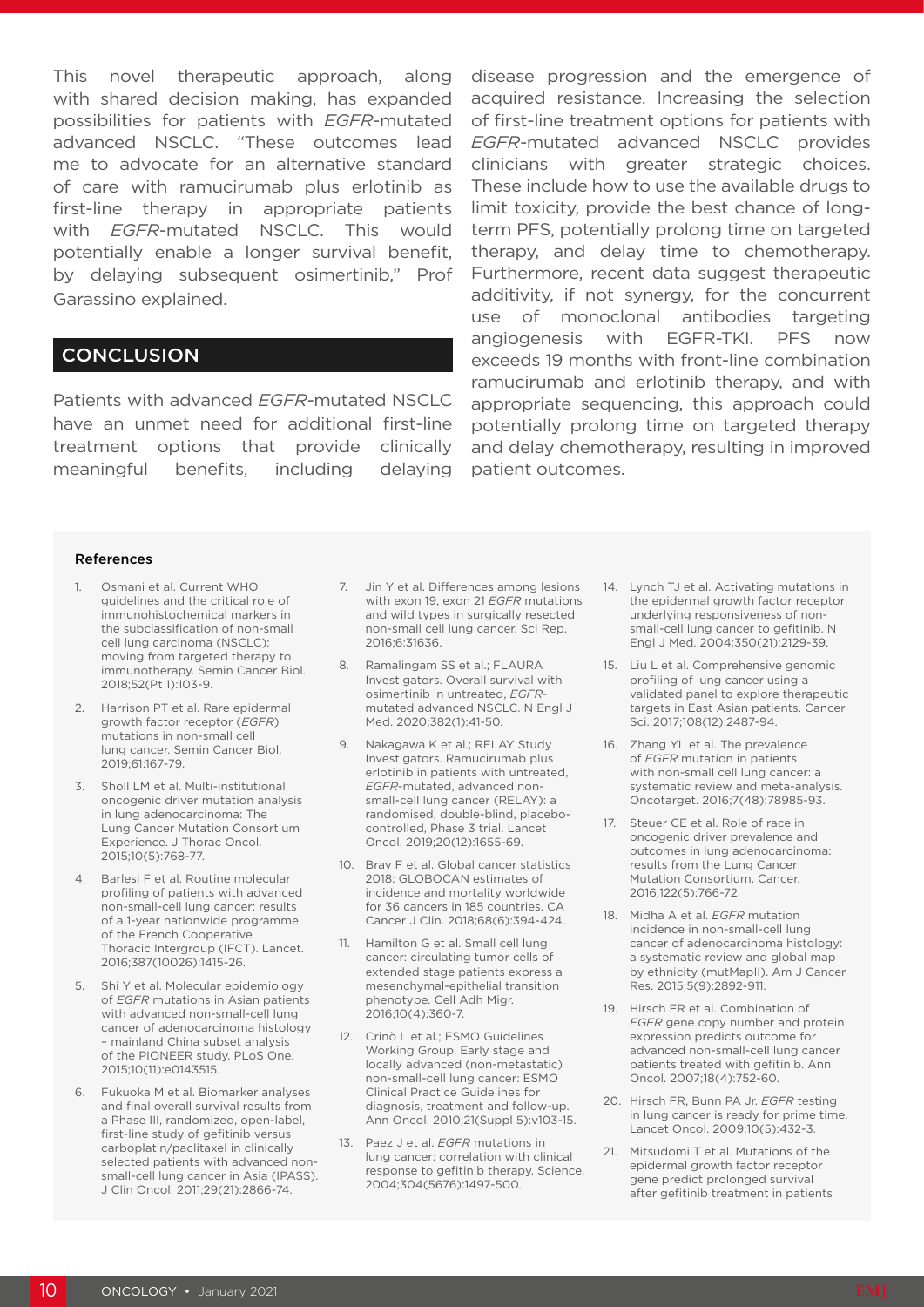with non-small-cell lung cancer with postoperative recurrence. J Clin Oncol. 2005;23(11):2513-20.

- 22. NSCLC Meta-Analyses Collaborative Group. Chemotherapy in addition to supportive care improves survival in advanced non-small-cell lung cancer: a systematic review and metaanalysis of individual patient data from 16 randomized controlled trials. J Clin Oncol. 2008;26(28):4617-25.
- 23. Boolell V et al. The evolution of therapies in non-small cell lung cancer. Cancers (Basel). 2015;7(3):1815-46.
- 24. Riely GJ et al. Update on epidermal growth factor receptor mutations in non-small cell lung cancer. Clin Cancer Res. 2006;12(24):7232-41.
- 25. Mok TS et al. Gefitinib or carboplatin-paclitaxel in pulmonary adenocarcinoma. N Engl J Med. 2009;361(10):947-57.
- 26. Zhou C et al. Erlotinib versus chemotherapy as first-line treatment for patients with advanced *EGFR* mutation-positive non-small-cell lung cancer (OPTIMAL, CTONG-0802): a multicentre, open-label, randomised, Phase 3 study. Lancet Oncol. 2011;12(8):735-42.
- 27. Rosell R et al. Erlotinib versus standard chemotherapy as first-line treatment for European patients with advanced *EGFR* mutationpositive non-small-cell lung cancer (EURTAC): a multicentre, open-label, randomised Phase 3 trial. Lancet Oncol. 2012;13(3):239-46.
- 28. Sequist LV et al. Phase III study of afatinib or cisplatin plus pemetrexed in patients with metastatic lung adenocarcinoma with *EGFR* mutations. J Clin Oncol. 2013;31(27):3327-34.
- 29. Wu YL et al. Afatinib versus cisplatin plus gemcitabine for first-line treatment of Asian patients with advanced non-small-cell lung cancer harbouring *EGFR* mutations (LUX-Lung 6): an open-label, randomised Phase 3 trial. Lancet Oncol. 2014;15(2):213-22.
- 30. Park K et al. Afatinib versus gefitinib as first-line treatment of patients with *EGFR* mutation-positive nonsmall-cell lung cancer (LUX-Lung 7): a Phase 2B, open-label, randomised controlled trial. Lancet Oncol. 2016;17(5):577-89.
- 31. Wu YL et al. Dacomitinib versus gefitinib as first-line treatment for patients with *EGFR*-mutationpositive non-small-cell lung cancer (ARCHER 1050): a randomised, openlabel, Phase 3 trial. Lancet Oncol. 2017;18(11):1454-66.
- 32. Soria JC et al. Osimertinib in untreated *EGFR*-mutated advanced non-small-cell lung cancer. N Engl J Med. 2018;378(2):113-25.
- 33. Saito H et al. Erlotinib plus

bevacizumab versus erlotinib alone in patients with *EGFR*-positive advanced non-squamous nonsmall-cell lung cancer (NEJ026): interim analysis of an open-label, randomised, multicentre, Phase 3 trial. Lancet Oncol. 2019;20(5):625- 35.

- 34. Sullivan I, Planchard D. Nextgeneration EGFR tyrosine kinase inhibitors for treating *EGFR*-mutant lung cancer beyond first line. Front Med (Lausanne). 2017;3:76.
- 35. Wang X et al. Next-generation EGFR/ HER tyrosine kinase inhibitors for the treatment of patients with non-smallcell lung cancer harboring *EGFR* mutations: a review of the evidence. Onco Targets Ther. 2016;9:5461-73.
- 36. Yamamoto N et al. Observational study of sequential afatinib and osimertinib in *EGFR* mutationpositive NSCLC: patients treated with a 40-mg starting dose of afatinib. Adv Ther. 2020;37(2):759-69.
- 37. Yun CH et al. The T790M mutation in EGFR kinase causes drug resistance by increasing the affinity for ATP. Proc Natl Acad Sci U S A. 2008;105(6):2070-5.
- 38. Sequist LV et al. Genotypic and histological evolution of lung cancers acquiring resistance to EGFR inhibitors. Sci Transl Med. 2011;3(75):75ra26.
- 39. Matsuo N et al. Association of *EGFR* exon 19 deletion and EGFR-TKI treatment duration with frequency of T790M mutation in *EGFR*-mutant lung cancer patients. Sci Rep. 2016;6:36458.
- 40. Jenkins S et al. *EGFR* mutation analysis for prospective patient selection in two Phase II registration studies of osimertinib. J Thorac Oncol. 2017;12(8):1247-56.
- 41. Della Corte CM et al. Antitumor efficacy of dual blockade of EGFR signaling by osimertinib in combination with selumetinib or cetuximab in activated *EGFR* human NCLC tumor models. J Thorac Oncol. 2018;13(6):810-20.
- 42. Hochmair MJ. How can better identification of T790M help to inform treatment sequencing decisions in *EGFR* mutation-positive non-smallcell lung cancer? Future Oncol. 2019;15(25):2895-8.
- 43. Villaruz LC, Socinski MA. The role of anti-angiogenesis in non-small-cell lung cancer: an update. Curr Oncol Rep. 2015;17(6):26.
- 44. Cancer.Net. Lung cancer non-small cell: statistics. 2020. Available at: https://www.cancer.net/cancer-types/ lung-cancer-non-small-cell/statistics. Last accessed: 18 February 2020.
- 45. Lin JJ et al. Five-year survival in *EGFR*-mutant metastatic lung adenocarcinoma treated with EGFR-TKIs. J Thorac Oncol. 2016;11(4):556-

65.

- 46. Zheng HC. The molecular mechanism of chemoresistance in cancers. Oncotarget. 2017;8(35):59950-64.
- 47. Sordella R et al. Gefitinib-sensitizing *EGFR* mutations in lung cancer activate anti-apoptotic pathways. Science. 2004;305(5687):1163-7.
- 48. Ciardiello F, Tortora G. EGFR antagonists in cancer treatment. N Engl J Med. 2008;358(11):1160-74.
- 49. Cooper WA et al. Molecular biology of lung cancer. J Thorac Dis. 2013;5(Suppl 5):S479-90.
- 50. Beau-Faller M et al. Rare *EGFR* exon 18 and exon 20 mutations in non-small-cell lung cancer on 10 117 patients: a multicentre observational study by the French ERMETIC-IFCT network. Ann Oncol. 2014;25(1):126- 31.
- 51. Krawczyk P et al. Prevalence of rare *EGFR* gene mutations in non-smallcell lung cancer: a multicenter study on 3856 Polish Caucasian patients. Ann Oncol. 2016;27(2):358-9.
- 52. Chiu CH et al. Epidermal growth factor receptor tyrosine kinase inhibitor treatment response in advanced lung adenocarcinomas with G719X/L861Q/S768I mutations. J Thorac Oncol. 2015;10(5):793-9.
- 53. National Comprehensive Cancer Network (NCCN). Practice guidelines in oncology. Non-small cell lung cancer. 2020. Available at: https:// www.nccn.org/professionals/ physician\_gls/pdf/nscl.pdf. Last accessed: 18 February 2020.
- 54. National Institute for Health and Care Excellence (NICE). *EGFR*-TK mutation testing in adults with locally advanced or metastatic non-smallcell lung cancer. 2013. Available at: http://www.nice.org.uk/guidance/dg9. Last accessed: 18 February 2020.
- 55. Keedy VL et al. American Society of Clinical Oncology provisional clinical opinion: epidermal growth factor receptor (*EGFR*) mutation testing for patients with advanced non-smallcell lung cancer considering firstline EGFR tyrosine kinase inhibitor therapy. J Clin Oncol. 2011;29(15):2121- 7.
- 56. Pirker R et al. Consensus for *EGFR* mutation testing in non-small cell lung cancer: results from a European workshop. J Thorac Oncol. 2010;5(10):1706-13.
- 57. Eberhard DA et al. Biomarkers of response to epidermal growth factor receptor inhibitors in nonsmall-cell lung cancer working group: standardization for use in the clinical trial setting. J Clin Oncol. 2008;26(6):983-94.
- 58. Choi YL et al. *EGFR* mutation testing in patients with advanced non-small cell lung cancer: a comprehensive evaluation of real-world practice in